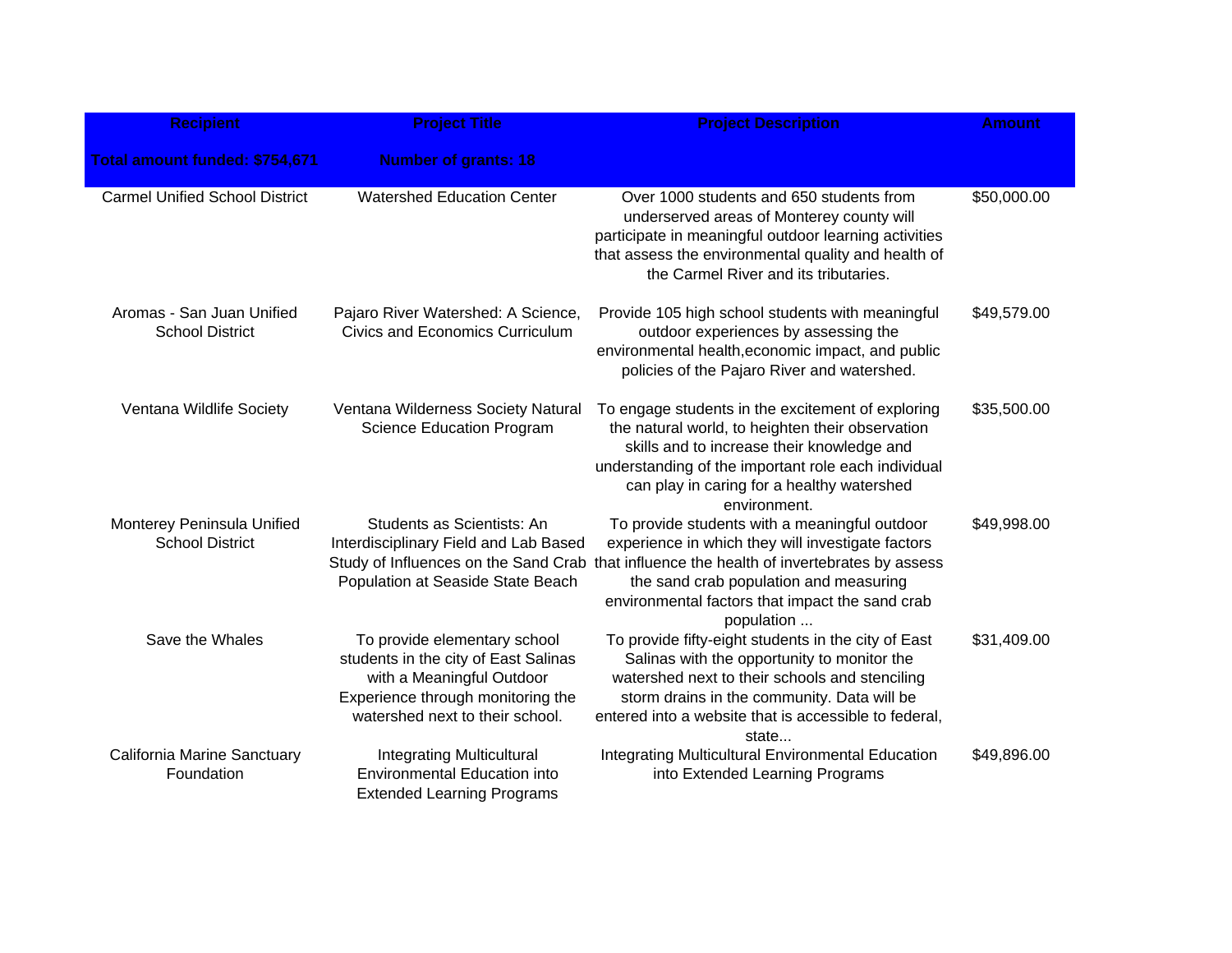| <b>Recipient</b>                                               | <b>Project Title</b>                                                                                                                                                                                                 | <b>Project Description</b>                                                                                                                                                                                                                                            | <b>Amount</b> |
|----------------------------------------------------------------|----------------------------------------------------------------------------------------------------------------------------------------------------------------------------------------------------------------------|-----------------------------------------------------------------------------------------------------------------------------------------------------------------------------------------------------------------------------------------------------------------------|---------------|
| <b>Exploring New Horizons</b>                                  | A Meaningful Outdoor Experience for<br>Salinas Title 1 Students: To Attend<br><b>Environmental Education and Monitor</b><br><b>Sand Crab Populations</b>                                                             | This project will provide sixth grade students from<br>underserved communities with a Meaningful<br>Outdoor Experience by attending a five-day<br>environmental education program that will include<br>assessing the sand crab population at Natural<br>State Bridges | \$41,500.00   |
| San Jose State University<br>Foundation                        | Incorporation of Marine Research and<br>Resource Issues into Public<br>Education                                                                                                                                     | Twenty high school teachers will participate in a<br>five day intensive training in hands-on,<br>investigative projects that are based on marine<br>research and resource management issues,<br>including human impacts to coastal and marine<br>environments.        | \$49,910.00   |
| The Foundation of California<br>State University, Monterey Bay | Meaningful Professional Development<br>Leading to Meaningful<br>Environmnental Service in the<br>Monterey Bay Area will expand the<br>impact and breadth of professional<br>development programs of the RON<br>Proj. | The purpose of the project is to fully integrate two<br>pedagogies of environmental education and<br>environmental service learning through supporting<br>teachers to provide a certificate program in<br>environmental education.                                    | \$48,040.00   |
| Monterey Peninsula Unified<br><b>School District</b>           | Project FROGS: Frog Restoration in<br>the Outdoors for Generational<br>Survival                                                                                                                                      | Students will monitor water quality in three specific<br>areas along the route of Monterey Bay watershed<br>in order to increase students' awareness of the<br>importance of water quality and its impact on the<br>habitat.                                          | \$20,000.00   |
| <b>Farallones Marine Sanctuary</b><br>Association              | <b>Sanctuary Stewards</b>                                                                                                                                                                                            | Developing a community of Sanctuary stewards in<br>San Mateo County through a growing network of<br>marine educators                                                                                                                                                  | \$49,999.80   |
| The Foundation of California<br>State University, Monterey Bay | Context and connections from<br>Watershed to the Sanctuary:<br>meaningful outdoor experiences for<br>students in the RISE program.                                                                                   | To support field trips and related activities for 110<br>low-income and underrepresented students that<br>will develop students' ability to identify common<br>tide pool organisms, native and non-native plants,<br>wetland and beach birds, understand ecological   | \$35,990.00   |